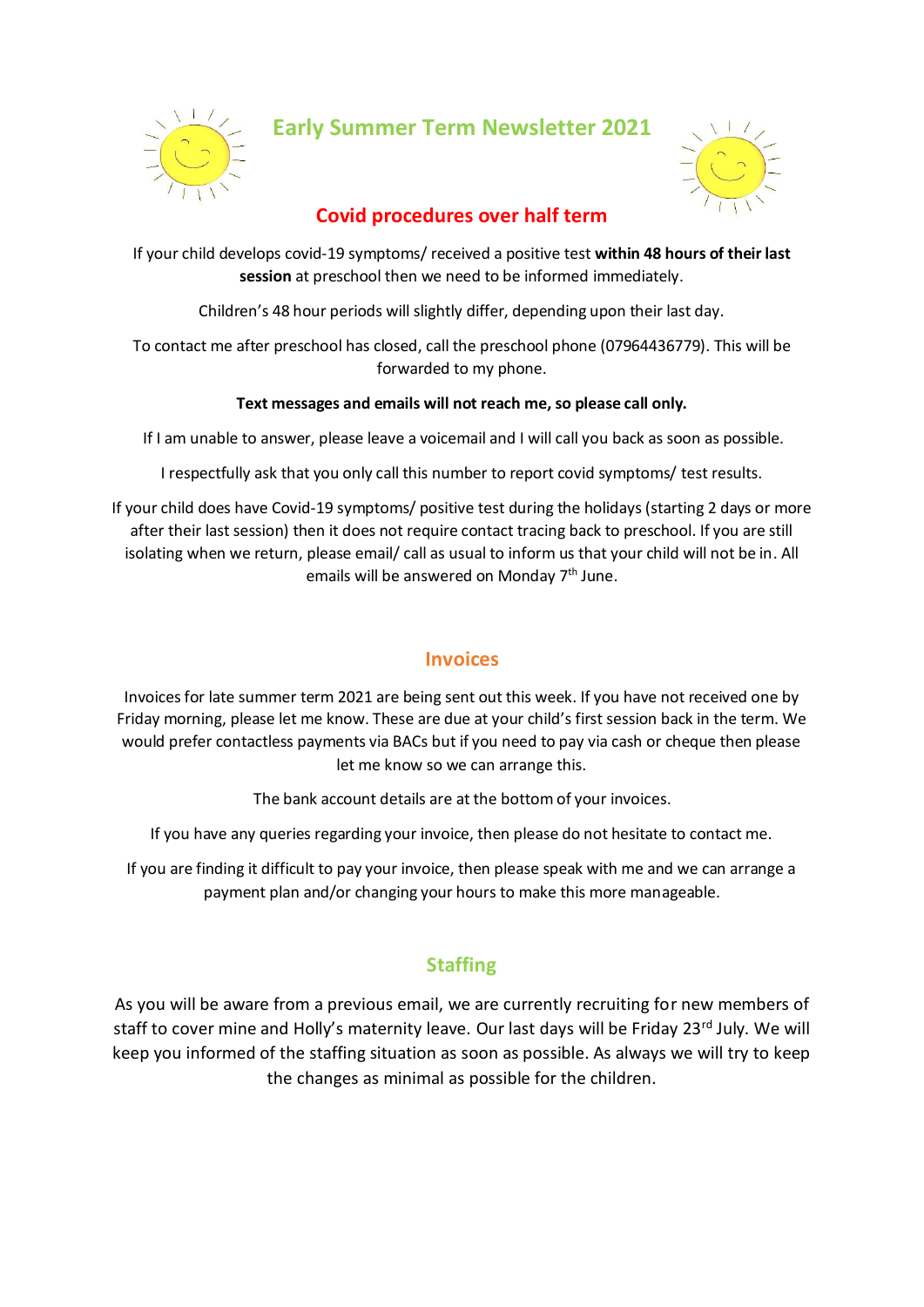#### **Reminder**

Please can we remind parents to pack a water bottle and your child's day diary into their bag. It is important that we have both these items each day.

### **September hours**

Please let me know by **Friday 11th June** if you would like to change your child's hours in September. Current hours are honoured, even if your child is moving room. Hours changed after this date are not guaranteed as we need to arrange staffing around this. We are already looking to be busy in September, but I will do my best to work to everyone's preferred hours.

# **September 3/ 4 year old funding eligibility**

If September is the start of the term after your child's  $3<sup>rd</sup>$  birthday, then you will be entitled to government funding to pay for hours attended.

15 hours (universal funding) are guaranteed, and you need to do nothing for this, other than book in your preferred hours with me. The setting claims these on your behalf and we will send you a parental agreement to sign in September to give us permission to do this.

You may also be eligible for 30 hours (extended entitlement). This needs to be applied for by parents and is an additional 15 hours funding per week. We need to have a successful application and working eligibility code by Friday 23<sup>rd</sup> July, ready for starting in September 2021. I contact parents individually to support this at the start of next half term.

# **Fylingdales Primary School Transition Days**

All parents should have received a letter from Fylingdales School with the dates for transfer days. These begin from Monday  $7<sup>th</sup>$  June. Debbie will be attending the first transition session to be a familiar face and help with settling.

Unfortunately, we will not be able to take the children up to school from preschool, so your child will need collecting and taking to school. This is due to staffing ratios, both for taking the children to school and for those children remaining in the setting.

The children will have lunch with us at 12pm before you collect them.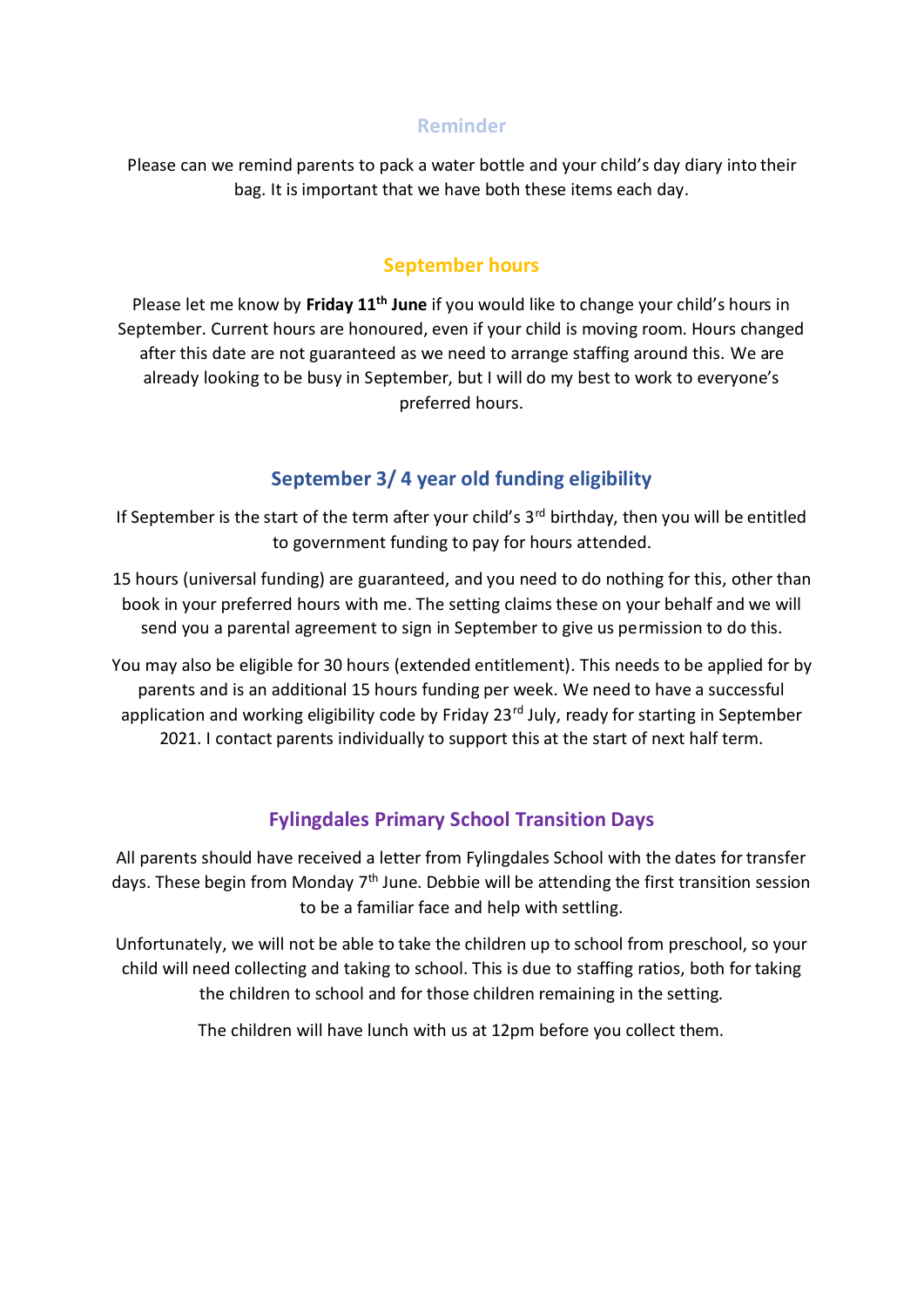# **Other Primary School Transition Days**

We are still working with other schools to arrange transfer days. We will let you know as soon as these are organised.

### **Leavers Party**

We are hopeful that we will be able to hold leavers party this year in some form. This will probably be for the children leaving for school only. We will keep you updated with information on this.

It is unlikely to be a full setting event due to restrictions. Fingers crossed, next year we can host a huge end of year party as we have done in previous years.

### **Photo Day**

Richard Saltmarsh will be attending the setting on Friday  $11<sup>th</sup>$  June. He will be taking the end of year photos for all the children. We have had excellent results each year with Richard and have been working with him for the past 6 years.

If your child is booked in on a Friday session, then you do not need to do anything. We will support Richard in getting your child's photo taken. Please send them in that morning dressed in the clothes you wish them to be photographed in (we promise to have no messy play out!). Pack a separate outfit into their bag if you wish them to be changed after the photo.

If your child is not booked in on Friday, then you needed to book a timeslot to attend. Please let me know if you have not done this yet and wish to do so.

Parents will need to bring their child at the start of their timeslot. Due to covid restrictions, parents will need to wait outside, and a member of staff will assist with photos. Richard is usually quick so you shouldn't be waiting too long. Please arrive on time, if you are going to be late, please call us.

Richard will also be taking the leavers photo. This is a lovely tradition and keepsake for the children who are leaving for big school! Traditionally, this is taken in fancy dress! Please pack a fancy-dress outfit if you would like to. If your child doesn't want to wear fancy dress then it isn't a problem, they will still be included.